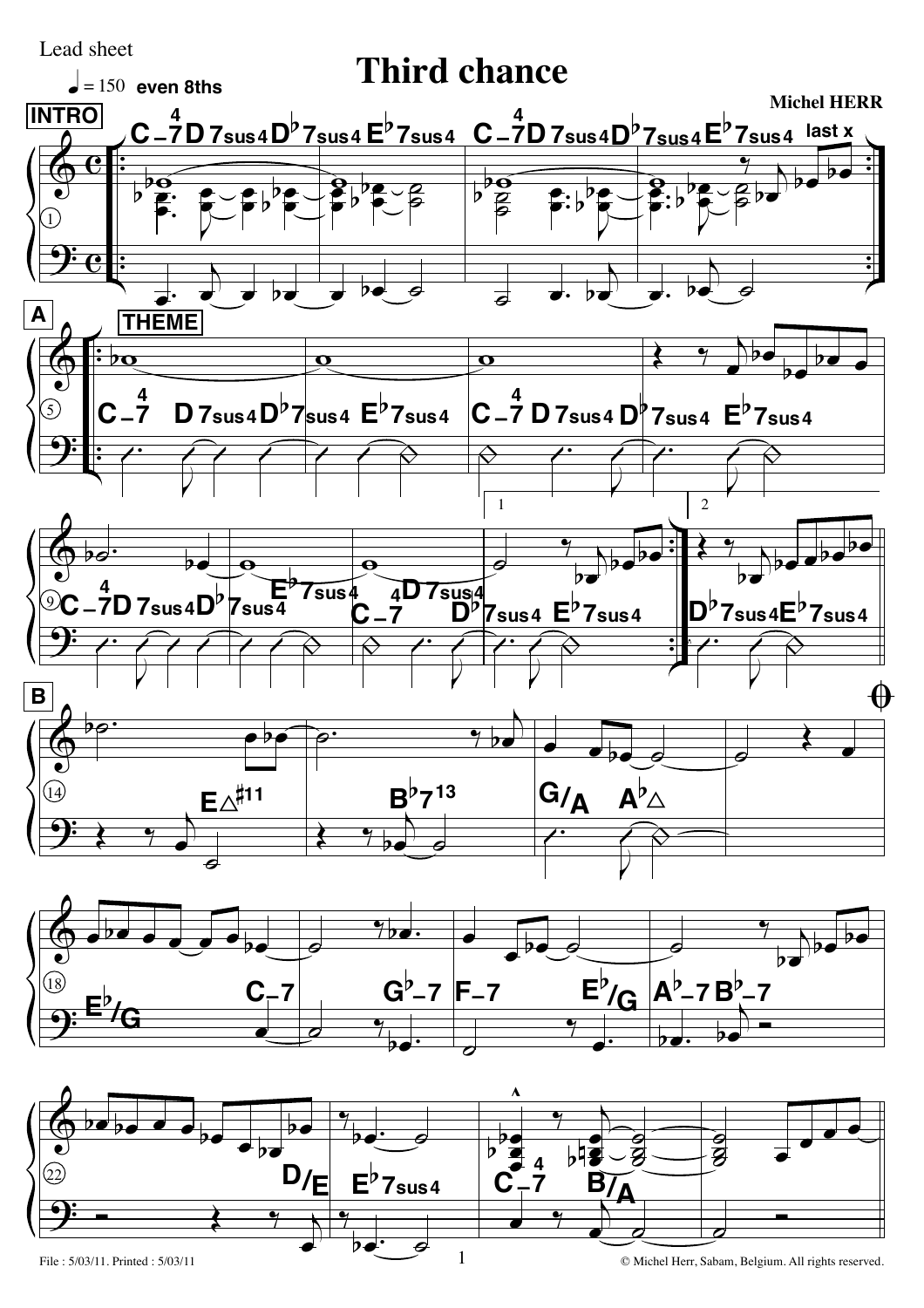







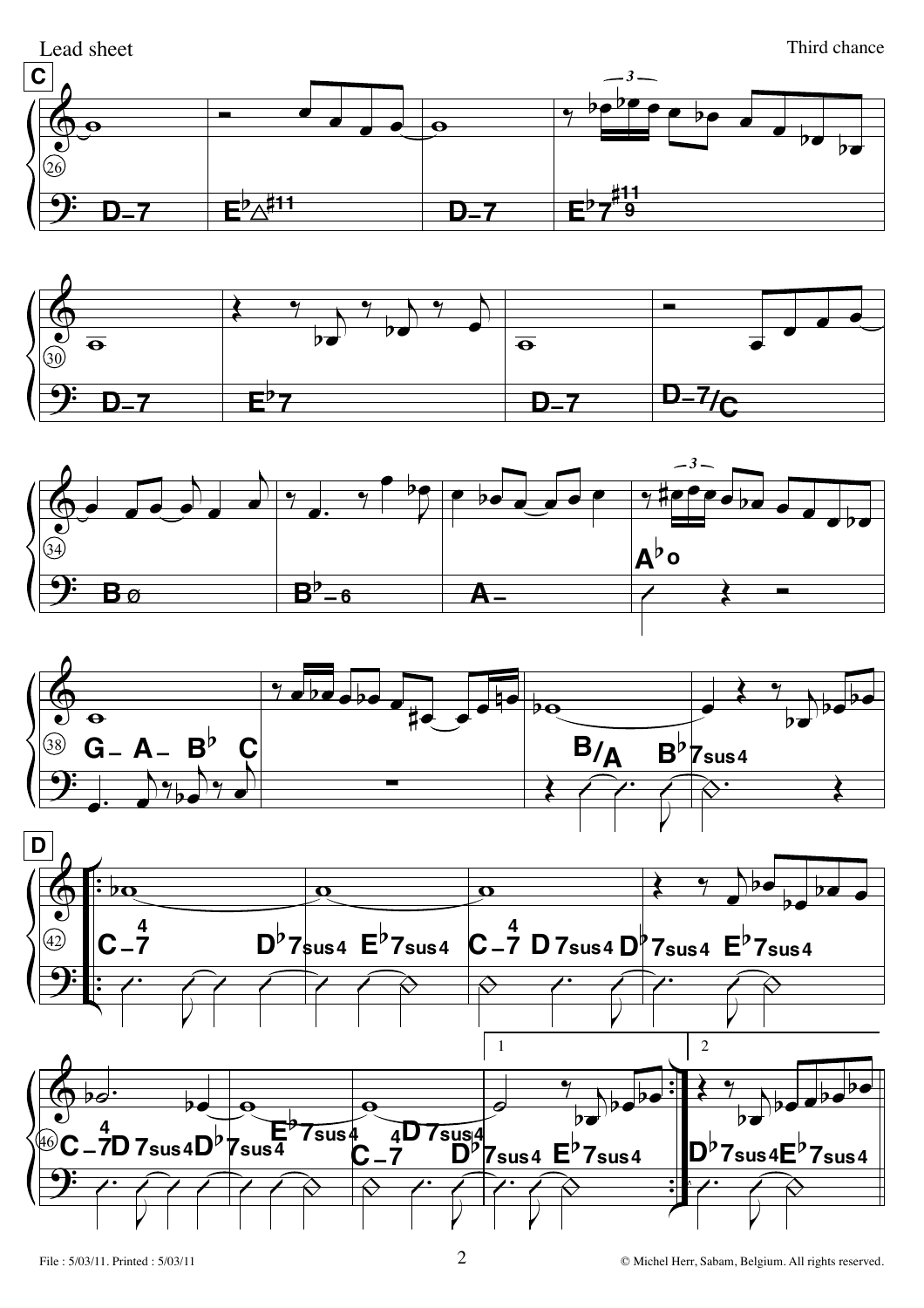





3